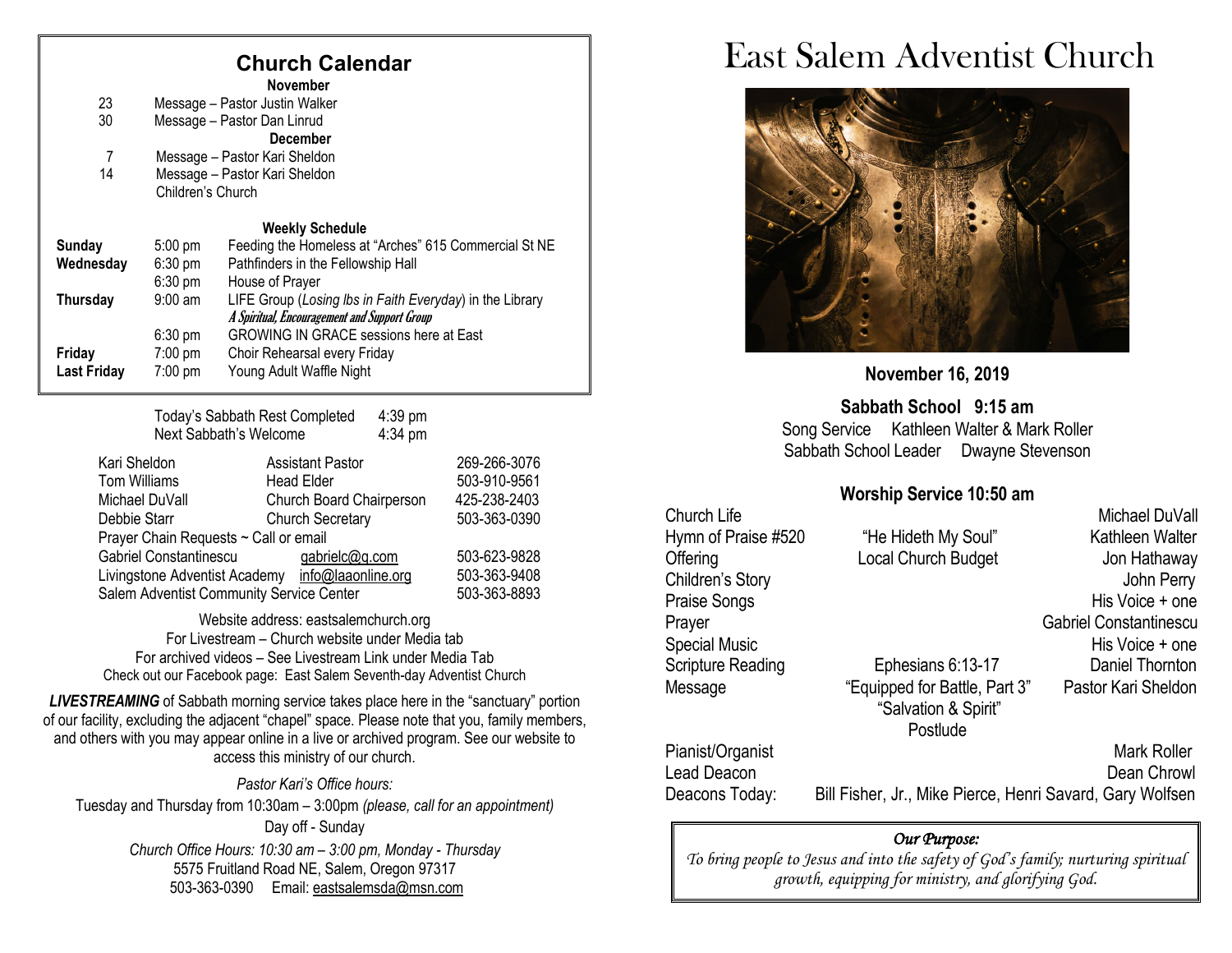| <b>ADULT SABBATH SCHOOL CLASSES</b>                                |                                                    |                         |  |  |  |  |  |  |
|--------------------------------------------------------------------|----------------------------------------------------|-------------------------|--|--|--|--|--|--|
| Begin about 9:45 am following the 9:15 am program in the Sanctuary |                                                    |                         |  |  |  |  |  |  |
| Sanctuary                                                          | "Quarterly" Bible Study * Livestreamed Jerry Magee |                         |  |  |  |  |  |  |
| Chapel                                                             | "Quarterly" Bible Study"                           | <b>Udene Allen</b>      |  |  |  |  |  |  |
| Library                                                            | Acts of the Apostles                               | <b>Gene Starr</b>       |  |  |  |  |  |  |
| <b>Fellowship Hall</b>                                             | Family Life Circle                                 | Duane Chrowl, Dave Cutz |  |  |  |  |  |  |
| Room 3, North Hall                                                 | Young Adults                                       | <b>Tylor Watts</b>      |  |  |  |  |  |  |
| Lead Pastors Office                                                | 9:00-9:30 Praise and Prayer Time                   |                         |  |  |  |  |  |  |
| * The current "Quarterly" topic is "Ezra & Nehemiah"               |                                                    |                         |  |  |  |  |  |  |

**PRAYER MINISTRY:** Livingstone Adventist Academy, Robertson family, Nelson family, Gary & Debbie Malone, Corey Bronson, Lynn Chrowl, Don Trout, Charles & Jennie Roddy, Evie Dunham, Wayne & Billie Amende, Kathleen Walter, Carol Silcox, Marie Cook, Bill Fisher Jr, Cheryl Young and her family, Pastoral Advisory Committee, Elena Constantinescu.

**WELCOME:** We welcome everyone. May you experience God's presence today. *The LORD is gracious and compassionate, slow to anger and rich in love. Psalm 145:8 NIV*

#### **ANNOUNCEMENTS**

#### **TRANSFER OF MEMBERSHIP**

*Second Reading* to East Salem Church: Rafael & Lisa Reynoso from Salem Spanish Church

**PASTOR'S OFFICE HOURS** Pastor Kari is in the office Tuesday's & Thursday's 10:30am – 3:00pm. Please call and make an appointment. Sunday is her day off.

**40 DAYS OF PRAYER** The last few days of 40 Days of Prayer, ends November 20.

**KITCHEN UPDATE** The kitchen equipment has arrived. The schedule for installation has been made. The kitchen should be finished by the end of the year. Thank you to everyone involved who is making this happen.

**MEN'S RESTROOM** is also under construction. *The men's restroom in the main hallway is out-of-order.* Men, you can find another restroom at the end of the Sabbath School hallway.

**CHARITY YARN GROUP** will meet at the Watts' home between 1:00-3:00pm tomorrow Sunday, November 17. For more information, contact Kimberly Watts at *503-931-0945 or 503-363-8999.*

**GROWING IN GRACE** This Thursday night at 6:30 pm, we will begin the in depth study of Jude. It has more relevance to today than any other book in the Bible. Each Thursday night our goal is to have Jesus draw us closer to him. Come join us we have room at the table.

**THOUGHTS OF THANKFULNESS** We know you are all thankful for someone or something. Have your *Thoughts of Thankfulness* known by your church family. Deadline for submission is Monday, November 18. Email your thoughts to Debbie.

**SALEM SPANISH ADVENTIST CHURCH** Who doesn't have questions about dinosaurs and how they fit into the Biblical world-view? Sunday, November 17 at 4:00pm the Salem Spanish is hosting Rich Aguilera and his live dinosaur show. \$12 per person and a discount for Pathfinders and Adventurers, just enter the discount code: CLUBS. Go to [www.onemustardseed.com](http://www.onemustardseed.com/) to purchase tickets or for more information. And Pathfinders you can earn your Dinosaur Honor!!

**HOUSE OF PRAYER** meets every Wednesday evening, now starting at 6:30pm.

**CHOIR PRACTICE** The choir practices every Friday evening at 7:00pm here at East. The choir always welcomes new members. Come join them in praising God through song.

**NEXT WEEK'S SABBATH SCHOOL** with Dr. Wallace Dick is titled "You Just Can't Earn It". Where does obedience come in? How does fallen man try to save himself? Can he? How do I submit? Is God safe? Will He come to me?

**THANKSGIVING DINNER** Due to the church kitchen remodel, the Annual Thanksgiving Dinner has been cancelled.

**WOMEN'S MINISTRY** Save the date December 15 from 10-Noon for our Craft Event. Come learn a new craft, drink a cup of Christmas tea, and meet a new friend or two. More details to come.

**PRISON MINISTRY** We want to give a devotional book to the women at Coffee Creek who attend our class. If you can help please indicate it on your tithe envelopes. We need 30 books at the cost of \$15.99 each.

**DEVOTIONAL BOOKS FOR 2020** For information on the new devotional book and to place an order, stop by the counter in the foyer. *Jesus Wins!*

**"I MISSED YOU!"** It just takes a few moments of time to let someone know they were missed at church. In my ministry the common thing that inactive members shared is that, "No one let me know I was missed."

#### **NEXT WEEK'S OFFERING** ~ Oregon Conference Youth Support

| <b>LOCAL CHURCH BUDGET SUPPORT AT A GLANCE</b>                                                           |        |          |           |  |  |
|----------------------------------------------------------------------------------------------------------|--------|----------|-----------|--|--|
|                                                                                                          |        | MTD      | YTD       |  |  |
| FISCAL YEAR 1/1/19 - 12/31/19                                                                            |        | 11/09/19 | 11/09/19  |  |  |
| <b>Offerings Needed</b>                                                                                  |        | 18.625   | 204,875   |  |  |
| <b>Offerings Received</b>                                                                                |        | 6,248    | 165,313   |  |  |
| Period Over / (Short)                                                                                    | Totals | (12.377) | (39, 562) |  |  |
| Tithe money does not fund the \$18,625 needed each month to operate our local church and its ministries. |        |          |           |  |  |